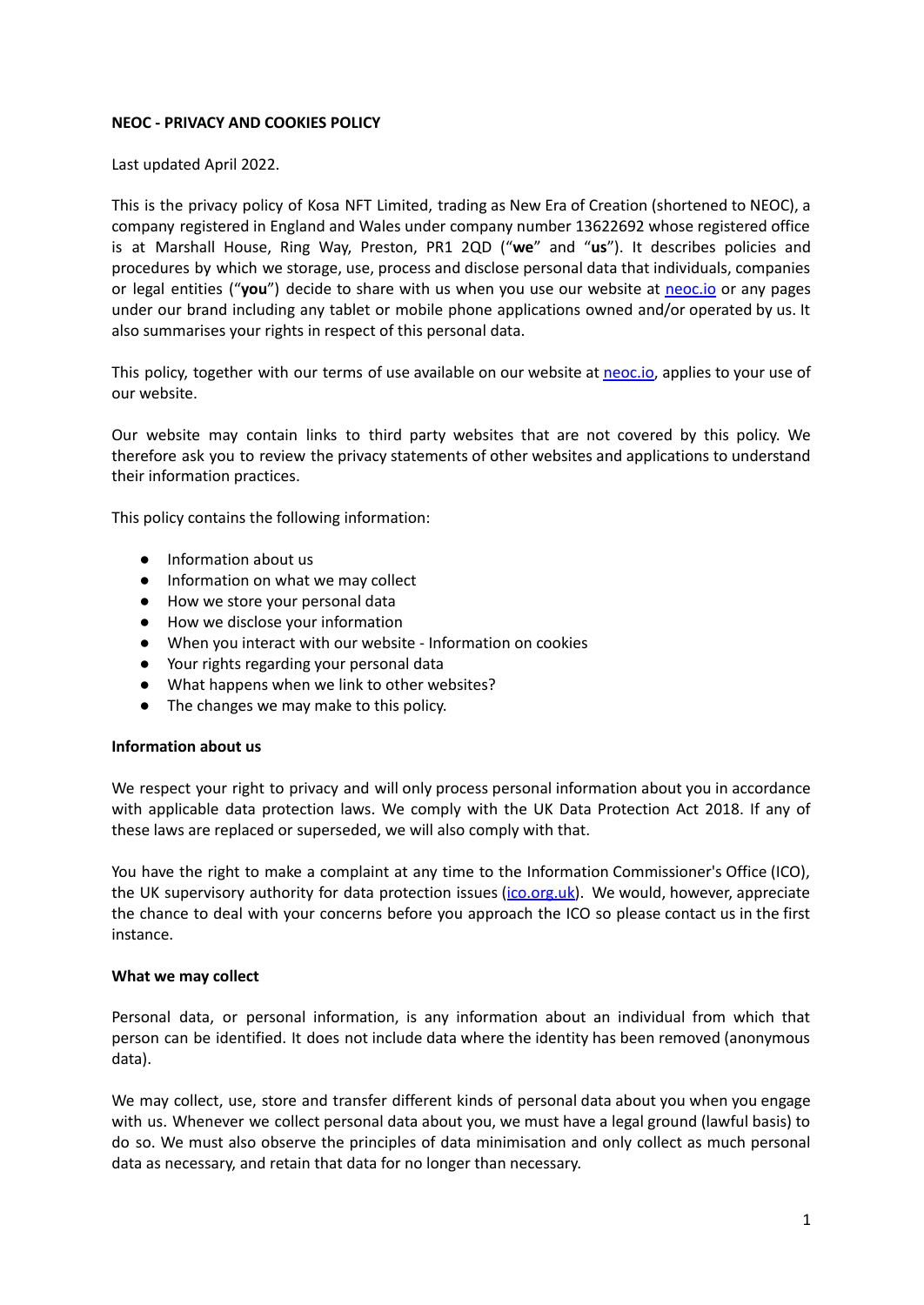|                                                                                                                                                                                            | <b>Type of data</b>                                                                                                                                                                                                                                                                                                  | <b>Purpose and Lawful Basis</b>                                                                                                                                                                                                                                                                                                                                                                                                                                                                                                                                                                                                                                                                                                       |
|--------------------------------------------------------------------------------------------------------------------------------------------------------------------------------------------|----------------------------------------------------------------------------------------------------------------------------------------------------------------------------------------------------------------------------------------------------------------------------------------------------------------------|---------------------------------------------------------------------------------------------------------------------------------------------------------------------------------------------------------------------------------------------------------------------------------------------------------------------------------------------------------------------------------------------------------------------------------------------------------------------------------------------------------------------------------------------------------------------------------------------------------------------------------------------------------------------------------------------------------------------------------------|
| Identity and<br>contact<br>information you<br>provide to us<br>when you contact<br>us or you win any<br>giveaway we may<br>operate from<br>time to time<br>(Personal Data)                 | Includes:<br>Name<br>$\bullet$<br><b>Email address</b><br>$\bullet$<br>Postal address<br>$\bullet$                                                                                                                                                                                                                   | The purpose of collecting this information is so<br>that we can respond to your correspondence or<br>to post you the prize for any giveaway we may<br>operate from time to time. If you contact us with<br>a customer service issue, we may use your name<br>and email address to send you information about<br>your matter or issue raised and we may also<br>provide you with updates on changes to this<br>policy or security information.<br>The lawful basis for collection of this information<br>is that it is needed to perform our contract with<br>you (i.e., to respond to your correspondence or to<br>post you your prize), it is in our legitimate interest<br>and that you have consented (i.e., by contacting<br>us). |
| Identity and<br>contact<br>information you<br>provide to us<br>when you sign up<br>to receive our<br>marketing or<br>promotional<br>materials<br>(Marketing and<br>Communications<br>Data) | Includes:<br>Name<br><b>Email address</b><br>●                                                                                                                                                                                                                                                                       | The purpose is to provide you with marketing and<br>promotional material. The lawful basis for this is<br>that you have provided your consent and it is in<br>our legitimate interest to present relevant<br>content, products, and services to you. You can<br>withdraw your consent at any time by contacting<br>us at info@neoc.io.                                                                                                                                                                                                                                                                                                                                                                                                |
| <b>Technical Data</b>                                                                                                                                                                      | Includes:<br>Internet protocol (IP)<br>$\bullet$<br>address<br>Your login data,<br>browser type and<br>version<br>Time zone setting and<br>$\bullet$<br>location<br>Browser plug-in types<br>and versions<br>Operating system and<br>website<br>Other technology on<br>the devices you use<br>to access our website. | This data is automatically collected when you use<br>our website. The purpose is to enable your access<br>to our website. The lawful basis is this is<br>necessary for us to perform our contract with you<br>(i.e., to give you access to the service our website<br>provides).                                                                                                                                                                                                                                                                                                                                                                                                                                                      |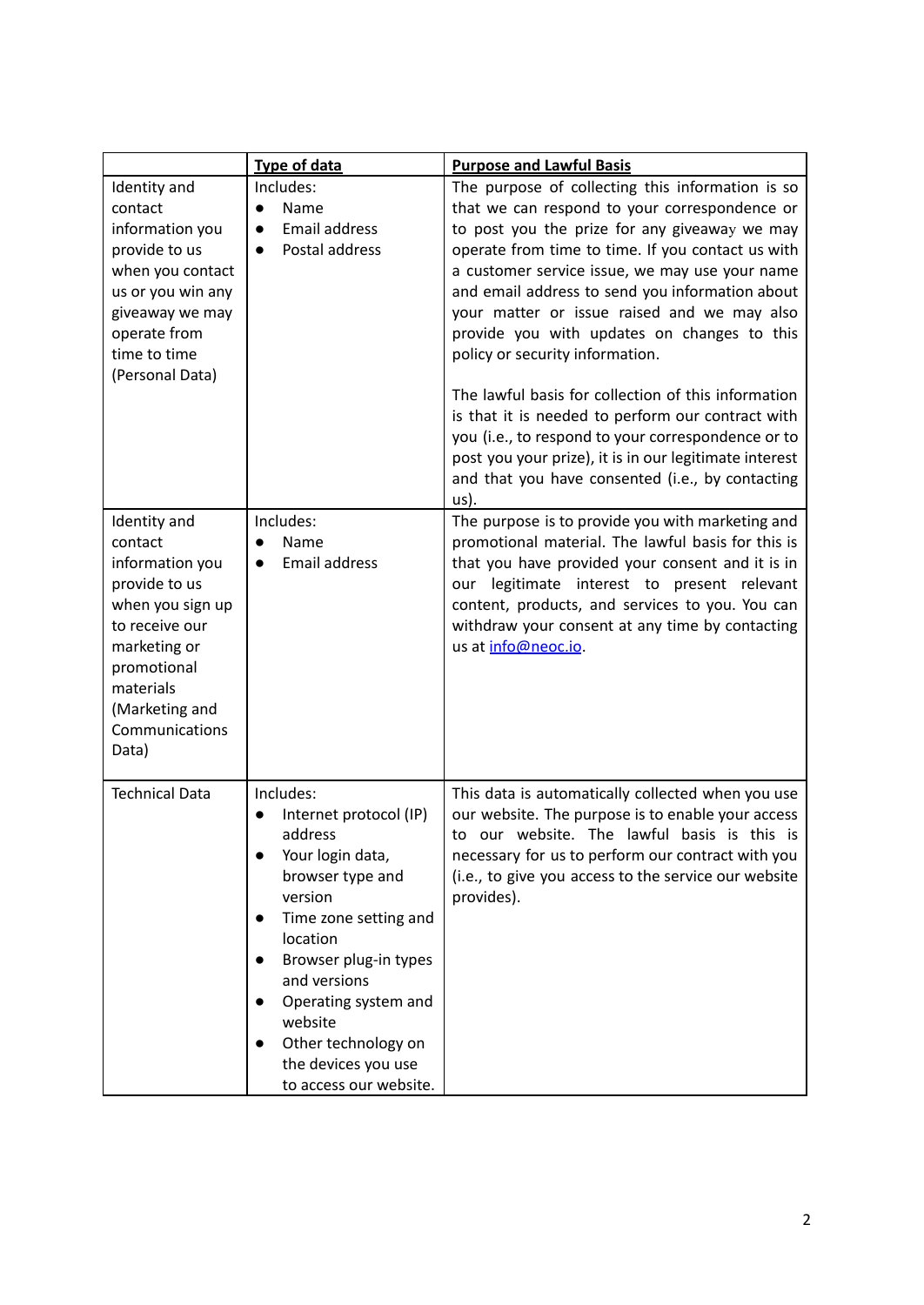| Cookies Data                            | Like many websites, we<br>use "cookies" to enhance<br>experience<br>and<br>vour<br>gather information about<br>visitors and visits to our<br>website. Please refer to<br>"Information<br>the<br>on<br>cookies" section below<br>information<br>about<br>for<br>cookies and how we use<br>them and what kind. | Cookies are small text files placed on your device<br>when you visit our website and are used to make<br>the users' experience more efficient.<br>The lawful basis is this is necessary for us to<br>perform our contract with you (i.e., to give you<br>access to the service our website provides).<br>We also need this information to study how you<br>use our website, in order to improve and develop<br>the services we provide, and better inform our<br>marketing strategies. |
|-----------------------------------------|--------------------------------------------------------------------------------------------------------------------------------------------------------------------------------------------------------------------------------------------------------------------------------------------------------------|----------------------------------------------------------------------------------------------------------------------------------------------------------------------------------------------------------------------------------------------------------------------------------------------------------------------------------------------------------------------------------------------------------------------------------------------------------------------------------------|
| Marketing and<br>Communications<br>Data | Includes your preferences<br>in receiving<br>marketing<br>from us and our third<br>parties<br>and<br>your<br>communication<br>preferences.                                                                                                                                                                   | The purpose is to enable direct marketing.<br>The lawful basis is that it is necessary for our<br>legitimate interest to present relevant content,<br>products, and services to you (only where you<br>have provided your consent that we do so).                                                                                                                                                                                                                                      |

# **When you interact with our website - Information on cookies**

We use cookies in accordance with the relevant parts of the Privacy and Electronic Communications (EC Directive) Regulations 2003 and the Data Protection Legislation 2018.

Cookies are small text files placed on your device when you visit our website and are used to make the users' experience more efficient. We are able to store cookies on your computer where they are necessary for the operation of our website however, for non-essential cookies we need your permission.

We use cookies to distinguish users and to improve our website. We analyse how you use our website, and we look at aggregate statistics about your usage, and how others use our website. We collect certain information from these cookies, and this includes information about your IP address, your location when you access our website, the date and time you access our website, the language you use and the type of browser you use.

We do not track individual users or use cookies to identify individuals. We use cookies to recognise you and your preferences, improve our website's performance and collect analytical information for ourselves and our business partners. Without the knowledge gained we would not be able to provide the service we do.

These are the types of cookies we use:

- **'Session cookies'** allow us to track your actions during a single browsing session, but they do not remain on your device afterwards; and
- **'Persistent cookies'** remain on your device between sessions. We use them to authenticate you and to remember your preferences. We can also use them to balance the load on our servers and improve your experience on our website.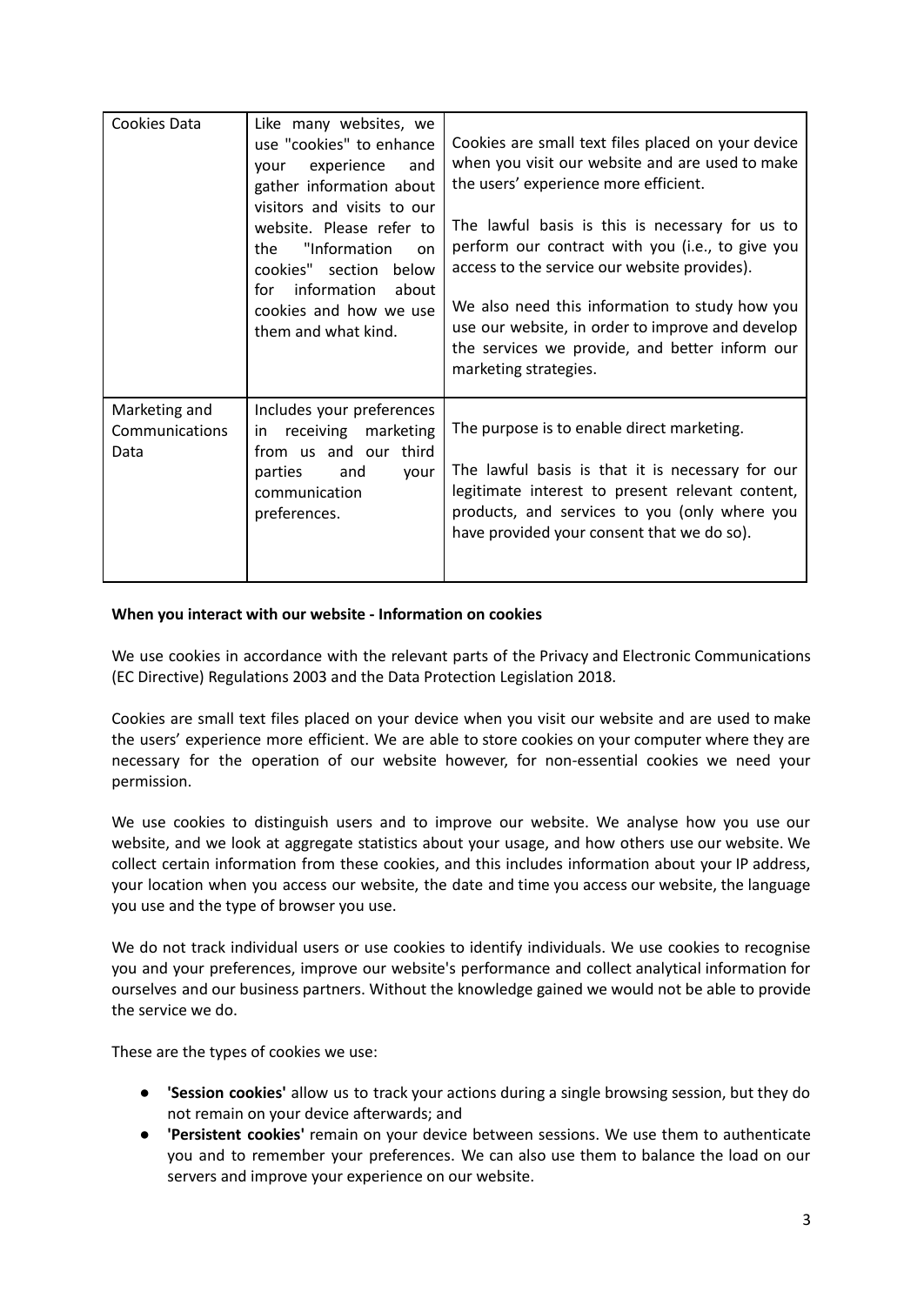Session and Persistent cookies can be either first or third party cookies. A first-party cookie is set by the website being visited; a third-party cookie is set by a different website. Both types of cookies may be used by us or our business partners.

All of our cookies are categorised by the role they fulfil on our website:

- a) **Strictly Necessary:** these are essential to enable you to move around our website and use features such as secure services. Without these cookies such services could not be provided;
- b) **Functionality:** allow our website to remember your choices and to personalise certain features. These cookies may be anonymised and cannot track your browsing activity on other websites; and
- c) **Performance:** collect information as to how users use our website. These cookies do not collect information that identifies a visitor. The information collected is aggregated and used to improve our website.
- d) None of the cookies employed are classified as Behavioural Targeting.

We will always ask for your consent to use non-essential cookies. You are free to withhold consent to this, but it means that we might not be able to provide the full website experience to you, including some elements of video advertising. If at any time you wish to disable cookies, you may do so through the settings on your browser, or whenever the pop-up appears on our website (each time you access our website).

We may process your data for compliance with a regulatory requirement or legal obligation to which we are subject to. Your data will only be processed if processing the data to comply with such obligation is a reasonable and appropriate way of achieving compliance.

We also collect, use, and share aggregated data such as statistical or demographic data for any purpose. Aggregated data may be derived from your personal data but is not considered personal data in law as this data does not directly or indirectly reveal your identity. For example, we may aggregate your usage data to calculate the percentage of users accessing a specific website feature. However, if we combine or connect aggregated data with your personal data so that it can directly or indirectly identify you, we treat the combined data as personal data which will be used in accordance with this policy.

# **How we store your personal data**

We store all of your personal data on Amazon AWS servers.

We may transfer your collected data to storage outside the European Economic Area (EEA) or the United Kingdom. It may be processed outside the EEA or the United Kingdom so that you may receive the services our website provides. If we do store or transfer data outside the EEA or the United Kingdom, we will take all reasonable steps to ensure that your data is treated as safely and securely as it would be within the EEA or the United Kingdom. This means that sometimes we may need to use legally binding contractual terms between us and any third parties we engage with and the use of the EU-approved Model Contractual Arrangements.

Data security is of great importance to us, and to protect your data we have put in place suitable physical, electronic, and managerial procedures to safeguard and secure data collected through our website. For more information on the security of Amazon AWS, please refer to: <https://docs.aws.amazon.com/whitepapers/latest/aws-overview/security-and-compliance.html>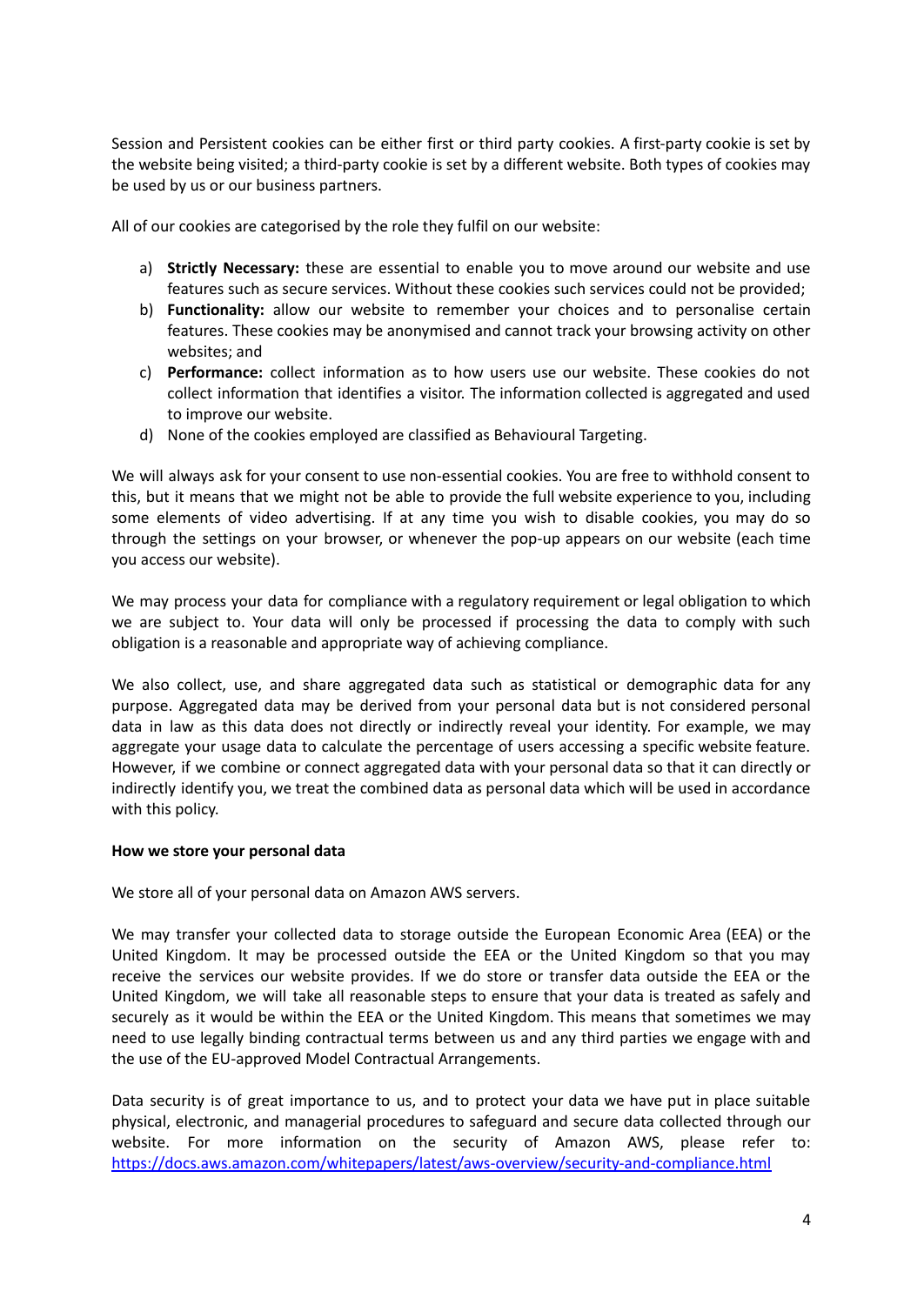It is important to note that personal data is encrypted between your device and any external host storage we use.

In addition, we limit access to your personal data to those employees, agents, contractors and other third parties who have a need to know. They will only process your personal data on our instructions, and they are subject to a duty of confidentiality.

We will still be responsible for protection of your personal data, even where we have transferred it outside the EEA or the United Kingdom. We regularly review our data retention obligations to ensure we are not retaining data for longer than we are legally obliged to.

# **How we disclose your information**

We may disclose your information in the following cases:

- If we want to sell our business, or our company, we can disclose it to the potential buyer;
- We can disclose it to other businesses in our group, as defined in the UK Companies Act 2006;
- We can disclose it if we have a legal obligation to do so, or in order to protect other people's property, safety, or rights; or
- We can exchange information with others to protect against fraud or credit risks.

We may contract with third parties/subcontractors to supply our services to you on our behalf. These include cloud services used to send emails, technology providers that assist in providing our services to you and our accountants.

#### **Your rights**

When you provide us with personal data, you have certain legal rights, and these include:

- To request access to, deletion of or correction of your personal data held by us at no cost to you;
- To request that your personal data be transferred to another person (data portability);
- To be informed of what data processing is taking place;
- To restrict processing;
- To object to processing of your personal data; and
- To complain to a supervisory authority.

If you wish to access, rectify, erase, or transfer your personal data, please contact us [info@neoc.io.](mailto:info@neoc.io)

#### **Notice for California residents of privacy practices and rights**

If you are a California resident, California law may provide you with additional rights regarding your personal data.

#### *Your rights*

The California Consumer Privacy Act of 2020 ("**CCPA**") gives you the following rights:

● Right to know about the personal information we collect and share: